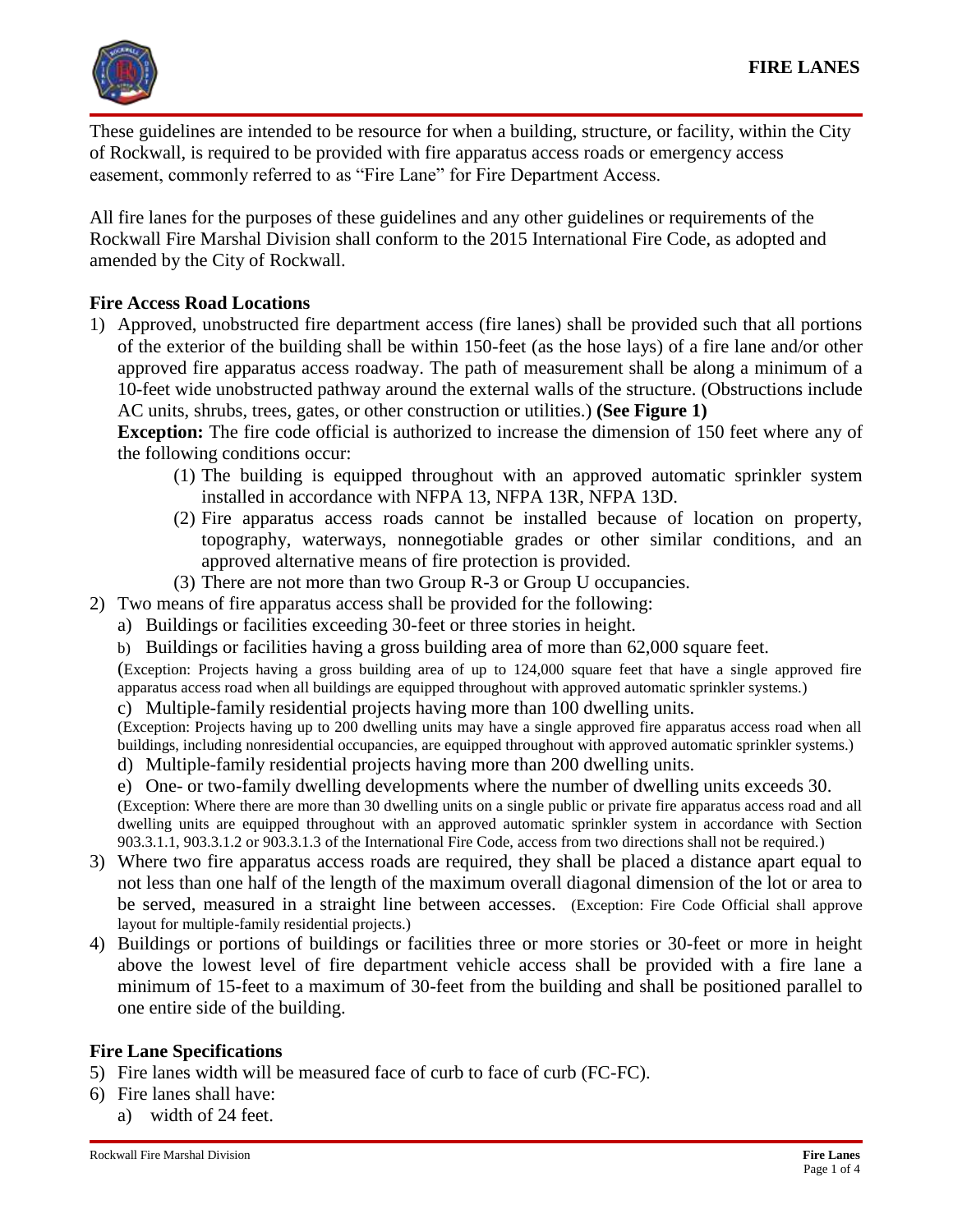

- b) For buildings less than 30-feet and less than 3 stories in height:
	- a. 20-feet (inside)for turns less than or equal to 90 degrees
	- b. 25-feet (inside) for turns greater than 90 degrees
- c) A turning radius of 30-feet for buildings 30-feet or above in height and/or 3 or more stories in height.
- d) Minimum clear vertical height clearance of 14 feet.
- 7) Fire lane cannot exceed 10% in grade change, with cross slope not exceeding 5%. The angles of approach and departure for fire apparatus access roads shall be within the limits established by the fire code official based on the fire department's apparatus.
- 8) Fire apparatus access roads shall be designed in accordance with the City of Rockwall Engineering Standards and maintained to support the imposed loads of fire apparatus and shall be surfaced so as to provide all-weather driving capabilities.

### **Marking (See Figure 2)**

- 9) Striping Fire apparatus access roads shall be marked by painted lines of red traffic paint six inches (6") in width to show the boundaries of the lane. The words "NO PARKING FIRE LANE" or "FIRE LANE NO PARKING" shall appear in four inch (4") white letters at 25-feet intervals on the red border markings along both sides of the fire lanes. Where a curb is available, the stripping shall be on both the vertical and horizontal faces of the curb.
- 10) Signs Signs shall read "NO PARKING FIRE LANE" or "FIRE LANE NO PARKING" and shall be 12" wide and 18" high. Signs shall be painted on a white background with letters and borders in red, using not less than 2" lettering. Signs shall be permanently affixed to a stationary post and the bottom of the sign shall be six feet, six inches (6'6") above finished grade. Signs shall be spaced not more than fifty feet (50') apart. Signs may be installed on permanent buildings or walls or as approved by the Fire Chief.

#### **Fire Lane Turnarounds (See Figure 3)**

- 11) An approved hammerhead, cul-de-sac, or dead-end hammerhead turnaround must be provided for all dead end fire access roads in excess of 150-feet in length. Unless specifically approved by the Fire Department, parking or other obstruction within the required turnarounds is prohibited.
- 12) All approved turnarounds shall be marked and platted as fire lanes.
- 13) All Cul-De-Sacs that are considered Fire Lane shall have a 47.5-foot minimum radius/ 95-foot diameter. Corner radius shall be per the fire lane width required.

#### **Traffic Calming Devices**

14) Speed bumps or other similar obstacles that have the effect of slowing or impeding the response of fire apparatus shall be approved by the Fire Department prior to installation.

#### **Fire Apparatus Access Roads during Construction**

15) When fire apparatus access roads are required to be installed, such protection shall be installed and made serviceable prior to vertical construction, and shall remain serviceable during construction.

#### **Plan Review**

16) Fire lanes shall be indicated on the plat as an easement. Where fire lanes are provided and a plat is not required, the limits of the fire lane shall be shown on a site plan.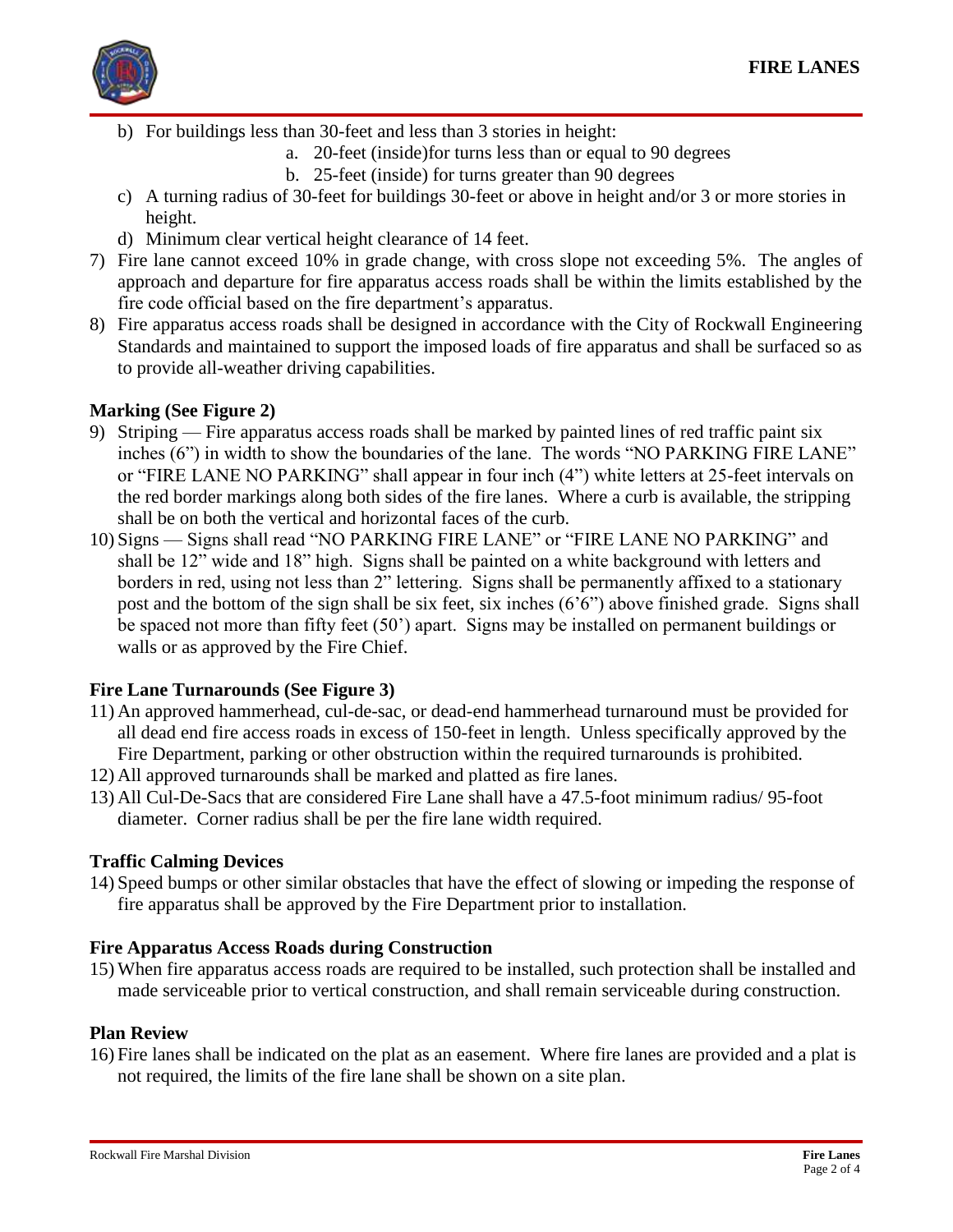

**Figure 1 – Fire Lane 150 ft. Rule Example** 



## **Figure 2 – Fire Lane Markings**



-spaced every 25-feet